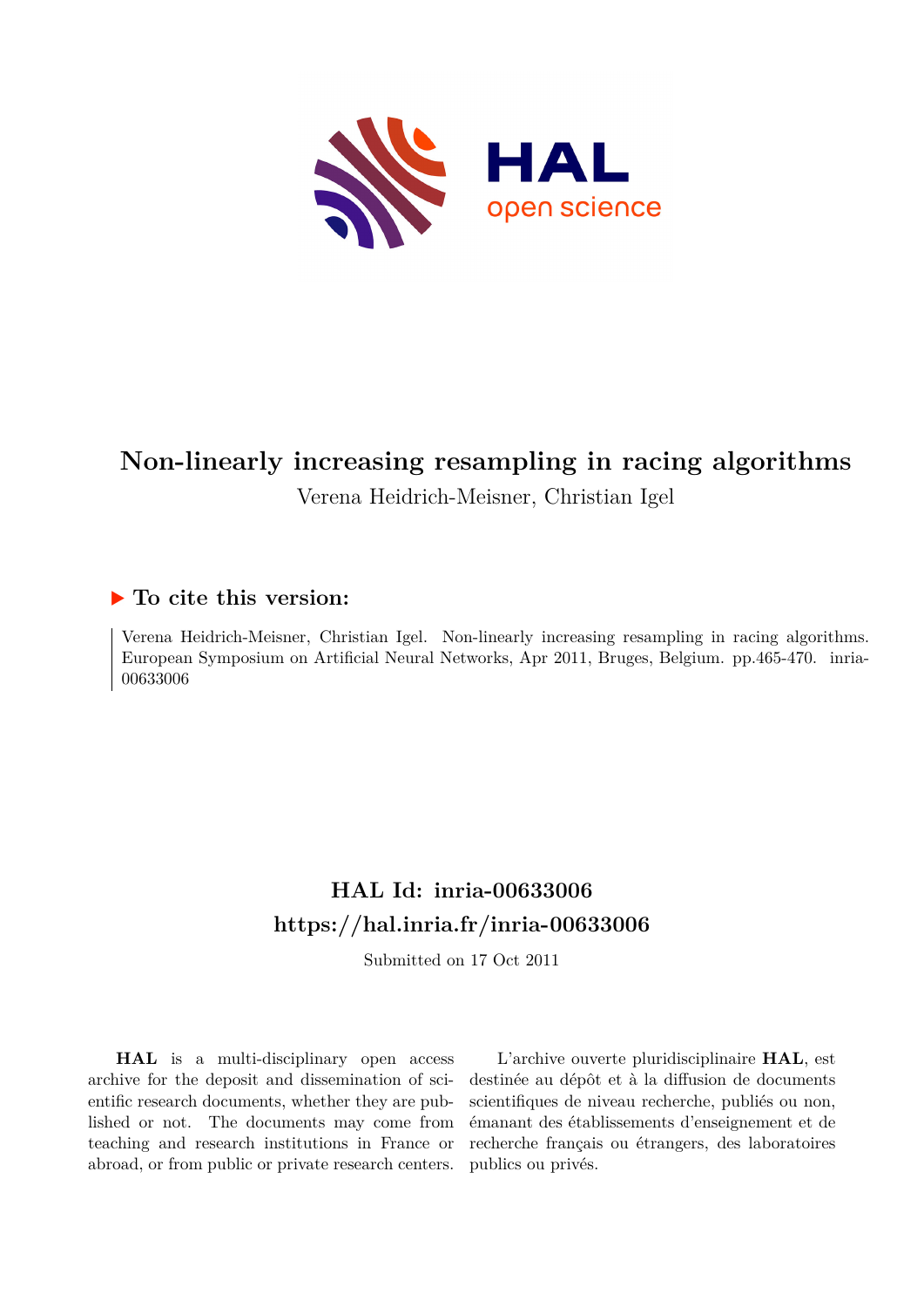# Non-linearly increasing resampling in racing algorithms, draft

Verena Heidrich-Meisner<sup>1</sup> and Christian Igel<sup>2</sup><sup>∗</sup>

1- INRIA Saclay, Ile-de France Orsay, France

2- University of Copenhagen, Department of Computer Science Copenhagen, Denmark

Abstract. Racing algorithms are iterative methods for identifying the best among several options with high probability. The quality of each option is a random variable. It is estimated by its empirical mean and concentration bounds obtained from repeated sampling. In each iteration of a standard racing algorithm each promising option is reevaluated once before being statistically compared with its competitors. We argue that Hoeffding and empirical Bernstein races benefit from generalizing the functional dependence of the racing iteration and the number of samples per option and illustrate this on an artificial benchmark problem.

# 1 Introduction

Racing algorithms try to find the best among several options with high probability. The quality of an option is a random quantity that can be observed by sampling and the sample size should be kept as small as possible (i.e., they tackle mutli-armed bandit problems) [1, 2]. For example, racing algorithms are applied to determine the best hyperparameters for supervised machine learning algorithms or for selection in evolutionary computing, [3, 4, 5, 6, 7]. They are iterative methods. In each iteration, options are reevaluated and then selected or discarded based on confidence intervals. When computing the confidences the algorithms have to accommodate this multiple testing. Based on ideas in [6, 7, 3, 8], we suggest to increase the number of new samples per option superlinearly to get tighter bounds and thus more efficient races.

# 2 Racing algorithms

Given a set  $\Omega$  of  $\lambda$  options, the goal of racing algorithms is to determine the best option with a low error probability of  $\delta$ . Instead of resampling all options equally often, they try not to waste samples on options that are not likely to be the best one. In each race, all options are resampled iteratively. If the performances estimates of two options have non-overlapping confidence intervals, these options are regarded as distinguishable. The race finishes as soon as the best option can

<sup>∗</sup>VHM and CI acknowledge support from the German Federal Ministry of Education and Research within the National Network Computational Neuroscience, Bernstein Fokus: "Learning behavioral models: From human experiment to technical assistance", grant FKZ 01GQ0951.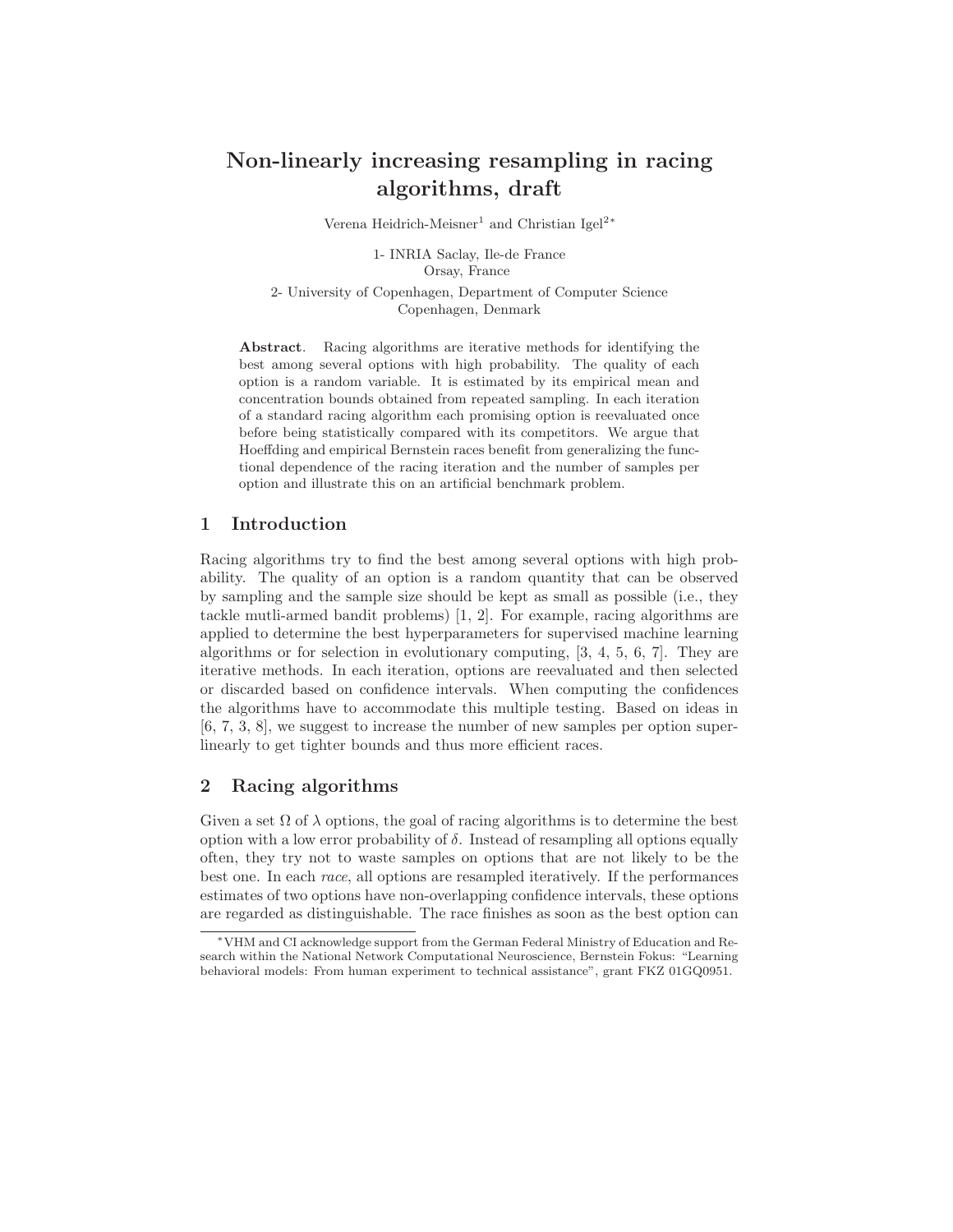be distinguished in this way. Options that can be identified as non-optimal in this fashion need not be resampled and drop out of the race.

In racing algorithms [1, 2, 4, 5], there is an upper bound on the number of racing steps. This ensures termination of the algorithm and allows to determine the confidence levels for the individual statistical tests. We will first review this type of racing algorithms before we focus on a variant that does not require such an upper bound.

#### 2.1 Races with fixed maximum race length

In the following, we describe racing algorithms with an upper bound  $t_{\text{limit}}$  on the number of racing steps. In the standard scheme the number  $\tau$  of racing steps is always the same as the number t of evaluations (samples) per option. Therefore, we follow the usual notation and use  $t$  for both quantities in this section. The quality of an option  $o \in \Omega$  is a real-valued random variable  $Y_o$ . The tth sample of its quality (i.e., the tth time the option is evaluated to get a reliable estimate) is a realization of  $Y_o$  denoted by  $y_{o,t}$ , the confidence bounds are called  $c_{o,t}$ . The quality of an option is estimated by the empirical mean  $\hat{y}_{o,t}$  =  $\frac{1}{t}\sum_{t'=1}^t y_{o,t'}$  for  $\frac{t}{t} > 1$   $\frac{1}{t}((t-1)\hat{y}_{o,t-1} + y_{o,t})$  of t realizations. We assume that the possible values of  $y_{o,t'}$  are almost surely bounded with known bounds  $y_{\min}$  and  $y_{\text{max}}$  (i.e.,  $Pr(y_{o,t'} \in [y_{\text{min}}, y_{\text{max}}]) = 1$ ) and define the *range*  $R = |y_{\text{min}} - y_{\text{max}}|$ . No additional assumptions about the properties of the noise distribution are made.

We partition  $\Omega$  into two sets. The set  $\mathbb{D} \subset \Omega$  contains the options that have been discarded because they are not the best choice with a probability of at least  $1 - \delta$ . All remaining options are in the set  $\mathbb{U} \subseteq \Omega$  and have the label undecided. The number of options in  $\mathbb U$  at iteration t is denoted by  $u_t$ . Initially, all options are labeled undecided and are evaluated once. In every following racing step, all options labeled undecided are reevaluated. The estimated mean performance and confidence interval are updated for each resampled option. If the lower bound of an option is better than the upper bounds of all other candidates, it is selected and the race terminates. If the upper bound of an option is worse than the lower bounds of at least one other candidate, it is discarded. The race stops if one option is selected or the number of racing iterations exceeds a predefined bound  $t_{\text{limit}}$ . We refer to this type of algorithm as *bounded racing*.

In this study, the confidence intervals are computed using either the Hoeffding or the empirical Bernstein bound [8]. If a confidence interval is recomputed, the highest lower and lowest upper bounds determined so far are stored. It holds (e.g., [5]): Let the quality of each option be bounded almost surely between  $y_{min}$ and  $y_{max}$  and define  $R = |y_{min} - y_{max}|$ . Let t be the racing step,  $u_t$  be the number of options labeled as undecided,  $n_{b,t} = \sum_{k=1}^{t-1} u_k + (t_{limit} - t + 1)u_t$ an upper bound for the number of tests in the race for a fixed maximum race length  $t_{limit}$ ,  $\delta_{n_{b,t}} = \frac{\delta}{n_{b,t}}$  the individual confidence levels, and  $\hat{\sigma}_{o,t}$  the empirical variance of option o. If after t evaluations of option  $o \in \Omega$  the confidence interval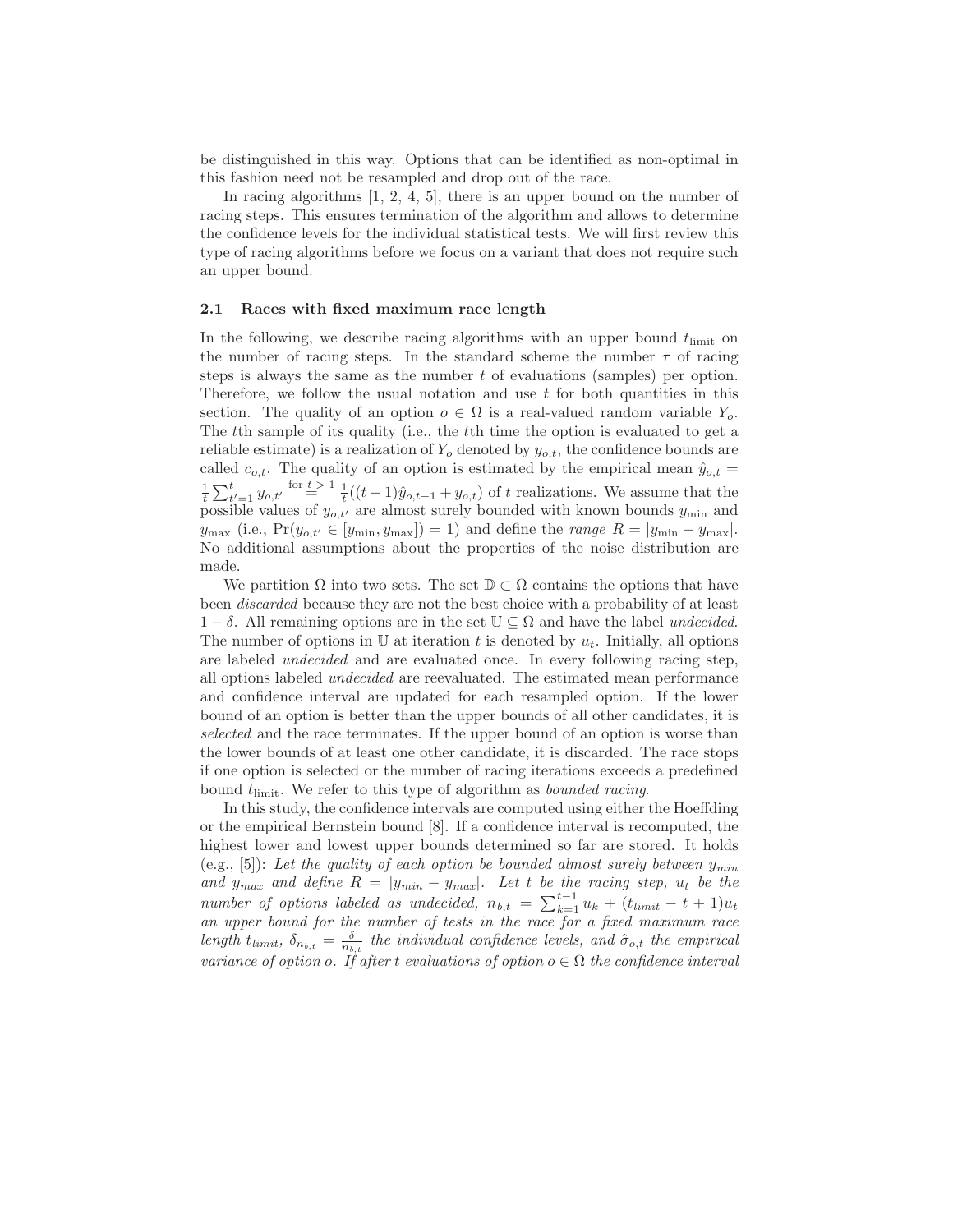$[\hat{y}_{o,t} - c_{o,t}, \hat{y}_{o} + c_{o,t}]$  is computed with either

$$
c_{o,t}^{Hoeffding} = R \sqrt{\frac{\log \frac{2}{\delta_{n_{b,t}}}}{2t}} \quad or
$$

$$
c_{o,t}^{Bernstein} = \hat{\sigma}_{o,t} \sqrt{2 \frac{\log \frac{3}{\delta_{n_{b,t}}}}{t}} + 3R \frac{\log \frac{3}{\delta_{n_{b,t}}}}{t}
$$

in the case of the empirical Bernstein bound, then with probability of at least  $1 - \delta$  all confidence intervals computed during the complete race hold simultaneously. This implies that at step t we have  $\max_{k=1,...t} (\hat{y}_{o,k} - c_{o,k}) \leq \mathbb{E}[Y_o] \leq$  $\min_{k=1,...t}(\hat{y}_{o,k}+c_{o,k})$  with a probability of at least  $1-\delta$ .

In bounded racing, races usually stop when an option is selected or a predefined maximum race length  $t_{\text{limit}}$  is reached.

#### 2.2 Races without maximum race length

In the previous section a maximum race length  $t_{\text{limit}}$  has to be specified a priori to compute the confidence intervals. This is unsatisfactory and therefore we describe an alternative scheme referred to as unbounded racing that does not require an upper limit on the race length. This extension relies on an idea also applied in [6, 7, 3, 8]. Let us consider the nth application of the Hoeffding bound (for the empirical Bernstein bound similar results can be derived in the same way) in a race. We have

$$
\Pr\left\{|\hat{y}_{o,t} - \mathbb{E}[Y_o]| \le R\sqrt{\frac{\log\frac{2}{\delta_n}}{2t}}\right\} \ge 1 - \delta_n \quad , \tag{1}
$$

where  $t$  is the number of all samples used for the considered random variable in the race so far and  $n$  is the number of tests spent on all options so far. In each iteration, all options in U have been evaluated equally often. In section 2, the number of samples  $t$  is the same as the number of racing steps and it is not necessary to distinguish between them. All bounds in a race should hold simultaneously with a probability of  $\delta$ . To account for multiple testing, we consider the union bound and require  $\delta \geq \sum_{n=1}^{n_{\text{max}}} \delta_n$ , where  $n_{\text{max}}$  is the maximum number of tests in the complete race. This can be achieved by choosing  $\delta_n = \frac{\delta}{n_{\max}}$ for all  $n \in \{1, \ldots, n_{\text{max}}\}$  which leads to the method presented in the previous section.<sup>1</sup>

Now, let  $n_{\text{max}} \to \infty$ . Individual confidence levels  $\delta_n$  strictly bounded from zero (e.g., a single constant confidence level) are no longer possible, but any proper convergent sequence can be chosen instead. As in [6, 7, 3, 8], we define

$$
\delta_n = \frac{c\delta}{n^2} \ ,
$$

<sup>&</sup>lt;sup>1</sup>A conservative estimate for  $n_{\text{max}}$  is  $\lambda \cdot t_{\text{limit}}$ . We use the tighter dynamic estimate  $n_{\text{b},t}$ suggested in [5]. Then the  $\delta_n$  changes between racing steps, but is constant within one iteration and is still strictly lower bounded from zero.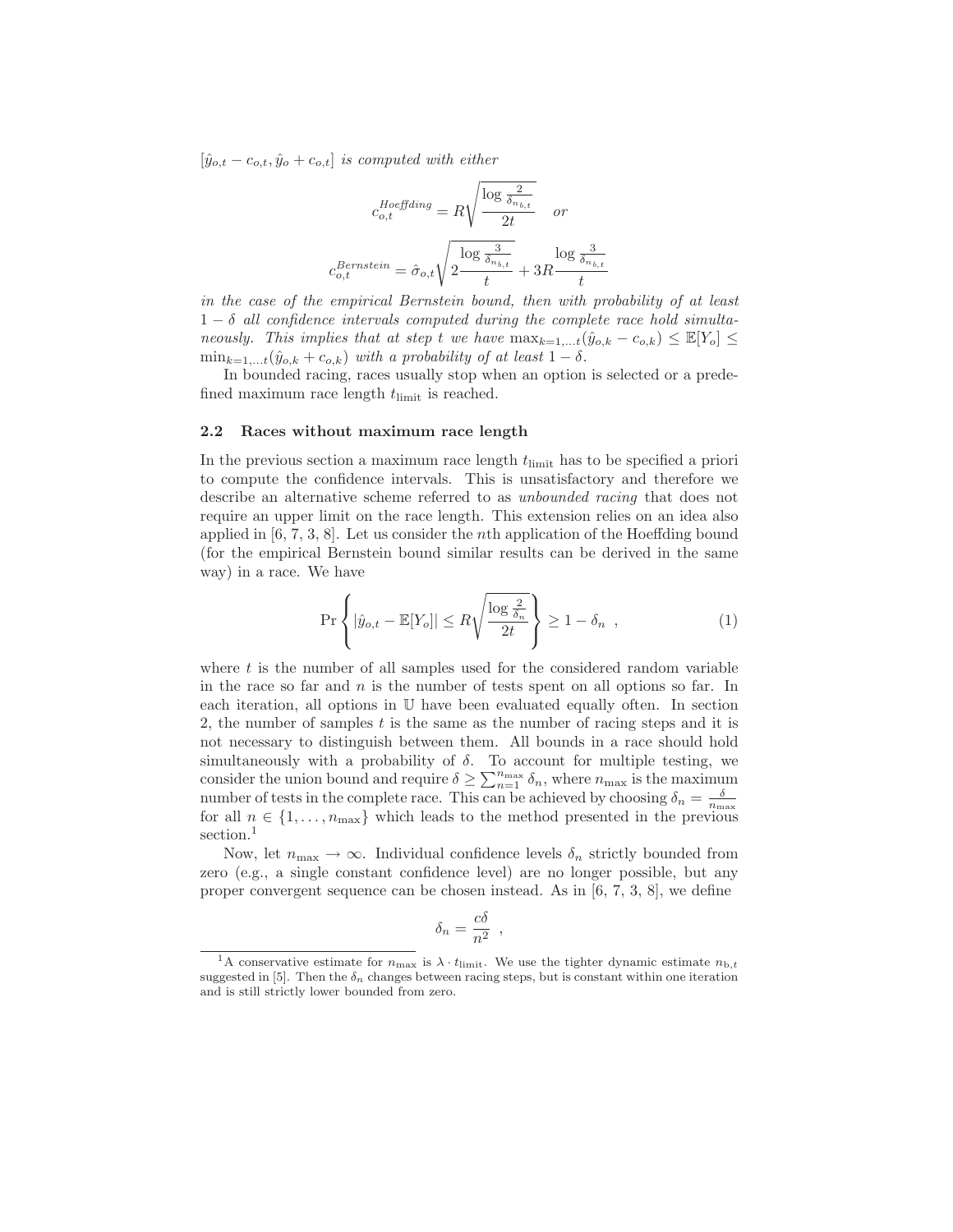where  $c = 6/\pi^2$  is a normalization constant. Plugging this into the Hoeffding bound yields:

$$
|\hat{y}_{o,t} - \mathbb{E}[Y_o]| \le R\sqrt{\frac{\log \frac{2}{\delta_n}}{2t}} = R\sqrt{\frac{\log \left(\pi^2 n^2\right) - \log \left(3\delta\right)}{2t}}\tag{2}
$$

This type of race will terminate successfully under the assumption that there is a single best option, because of the law of large numbers and because the upper/lower bounds decrease/increase with increasing  $t$  (general convergence can be ensured in different ways, the simplest stopping criterion is a maximum number of evaluations per option).

## 3 Decoupling racing step and samples per test

The algorithm outlined in the previous section has the desired advantage that it does not involve an explicit upper limit on the race length. However, the numerator explicitly depends on the number of tests  $n$ , which is strictly monotonically increasing in the race length. This can lead to loose confidence intervals and thus long races.

To control this effect, we "decouple" the number of racing steps and the number of evaluations per option still participating in the race. Let from now on the former be denoted by  $\tau$  and the latter by  $\theta$ . The idea is to let  $\theta$  grow faster than  $\tau$  and thereby faster than the number of tests. Until now, in every racing step every option was reevaluated only once and we had  $t = \theta = \tau$ . This is now generalized to allow the number of reevaluations to depend non-linearly on the current racing step. For example, in racing step  $\tau \geq 1$  an option can be reevaluated  $2^{\tau-1}$  times. We call  $\theta(\tau)$  the evaluation function. Then the number of evaluations of an option in step  $\tau$  is  $\theta_{\exp}(\tau) = 2^{\tau}$ . Substituting  $\theta_{\exp}(\tau)$  into equation (1) yields

$$
|\hat{y}_{o,\tau} - \mathbb{E}[Y_o]| \le R \sqrt{\frac{\log(\pi^2 n^2) - \log(3\delta)}{2^{\tau+1}}}
$$

and the bounds get tighter with increasing number of racing steps.

While  $\theta_{\rm exp}(\tau)$  makes the bounds tighter on a logarithmic scale with every racing step, this exponential schedule can quickly demand too many samples per racing step. Thus, we also consider a polynomial schedule  $\theta_{\text{poly}}^p(\tau) = \tau^p$ . This is still sufficient to tighten the bounds, but allows for reasonable sampling rates. The Hoeffding bound then reads

$$
|\hat{y}_{o,\tau} - \mathbb{E}[Y_o]| \leq R \sqrt{\frac{\log{(\pi^2 n^2)} - \log{(3\delta)}}{\tau^p}}.
$$

### 4 Experiments and results

Our experiments should serve as a proof of concept and aim at understanding the effect of different evaluation functions  $\theta(\tau)$  on the performance of Hoeffding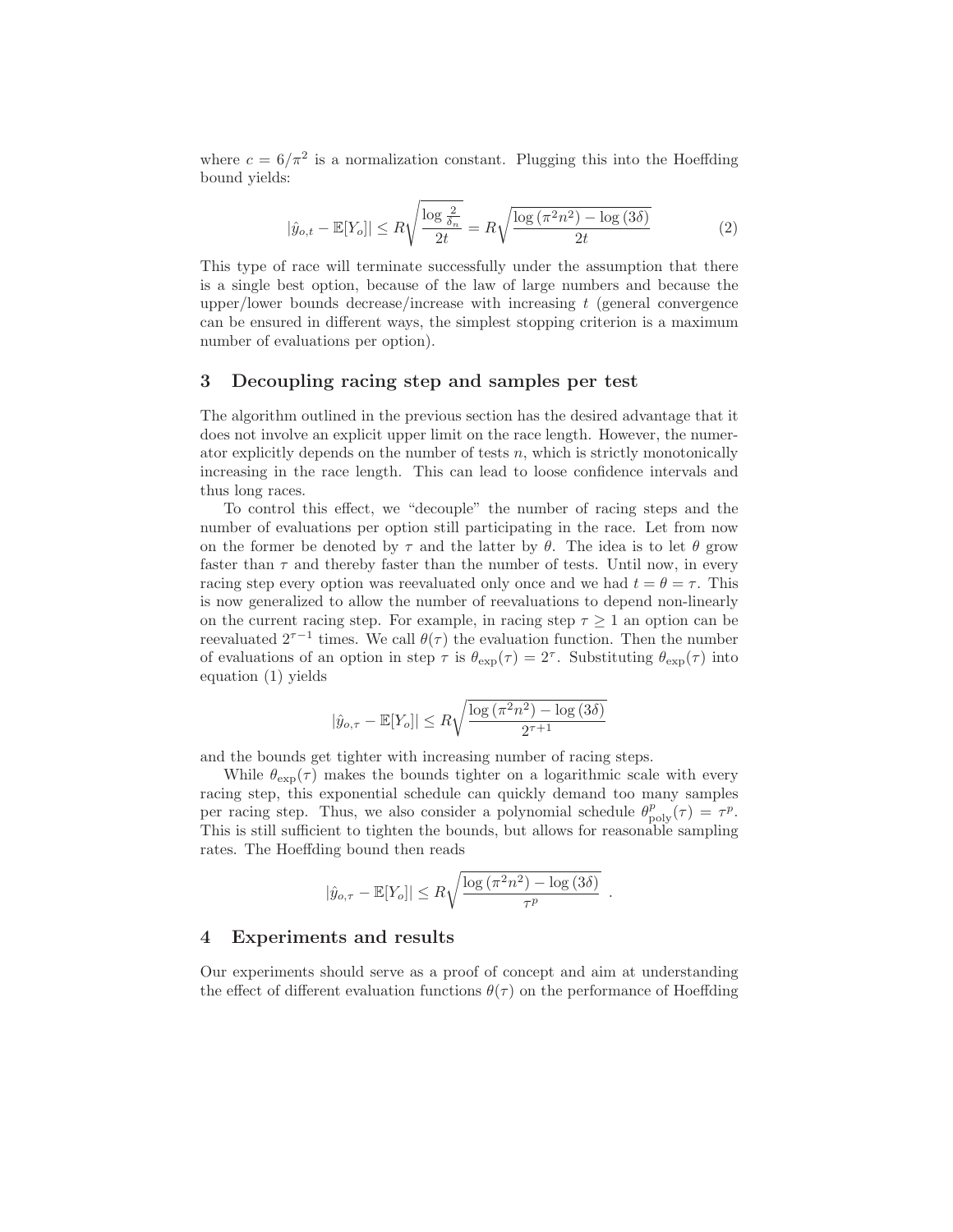

Fig. 1: Ratio of saved evaluations depending on the evaluation function  $\theta(\tau)$ for bounded and unbounded Hoeffding and Bernstein races with confidence  $\delta \in$  $\{0.5, 0.2, 0.1, 0.01, 0.001\}$ . The median of 100 trials is shown, the quartiles are given as error bars. In c) and d) the respective worst Bernstein race is included as reference.

and empirical Bernstein races. To this end, we tested both races on an artificial problem. Each option  $o$  in this task corresponds to a uniformly distributed random variable with interval  $[a_o, b_o] \subset [0, 10]$ , where the boundaries are sampled uniformly at random. The goal was to select the option promising the highest mean pay-off, that is,  $o^* = \text{argmax}_{o \in \Omega}(a_o + b_o)$ . One evaluation corresponded to drawing once from the associated interval. In each of the 100 trials ten new options were generated randomly. A fixed maximum number of evaluations per option  $\theta_{\text{limit}} = 50000$  was available to Hoeffding and empirical Bernstein races. The ratio of samples saved compared to the complete budget  $10\theta_{\text{limit}}$  served as performance measure. If the optimal option was not identified during a race the maximum number of evaluations was set to  $10\theta_{\text{limit}}$ . We tested both the bounded as well as the unbounded version of the algorithms. For a fair comparison, also the races not requiring an upper bound on the number of samples were stopped after consuming  $\theta_{\rm limit}$  evaluations for each still undecided option.

For all types of races, we compared  $\theta_{\text{poly}}^p(\tau) = \tau^p, p = 1, \ldots, 6$ , and  $\theta_{\text{exp}}(\tau) =$  $2^{\tau}$ . As can be seen in figures 1(a)-1(d) for all parameter settings Hoeffing and empirical Bernstein races were successful (i.e., they saved evaluations on average). Unsurprisingly, a low confidence  $\delta = 0.5$  led to the shortest races. Empirical Bernstein races were on this task always more efficient than Hoeffding races, since sufficiently many samples were available for a good estimate of the empir-